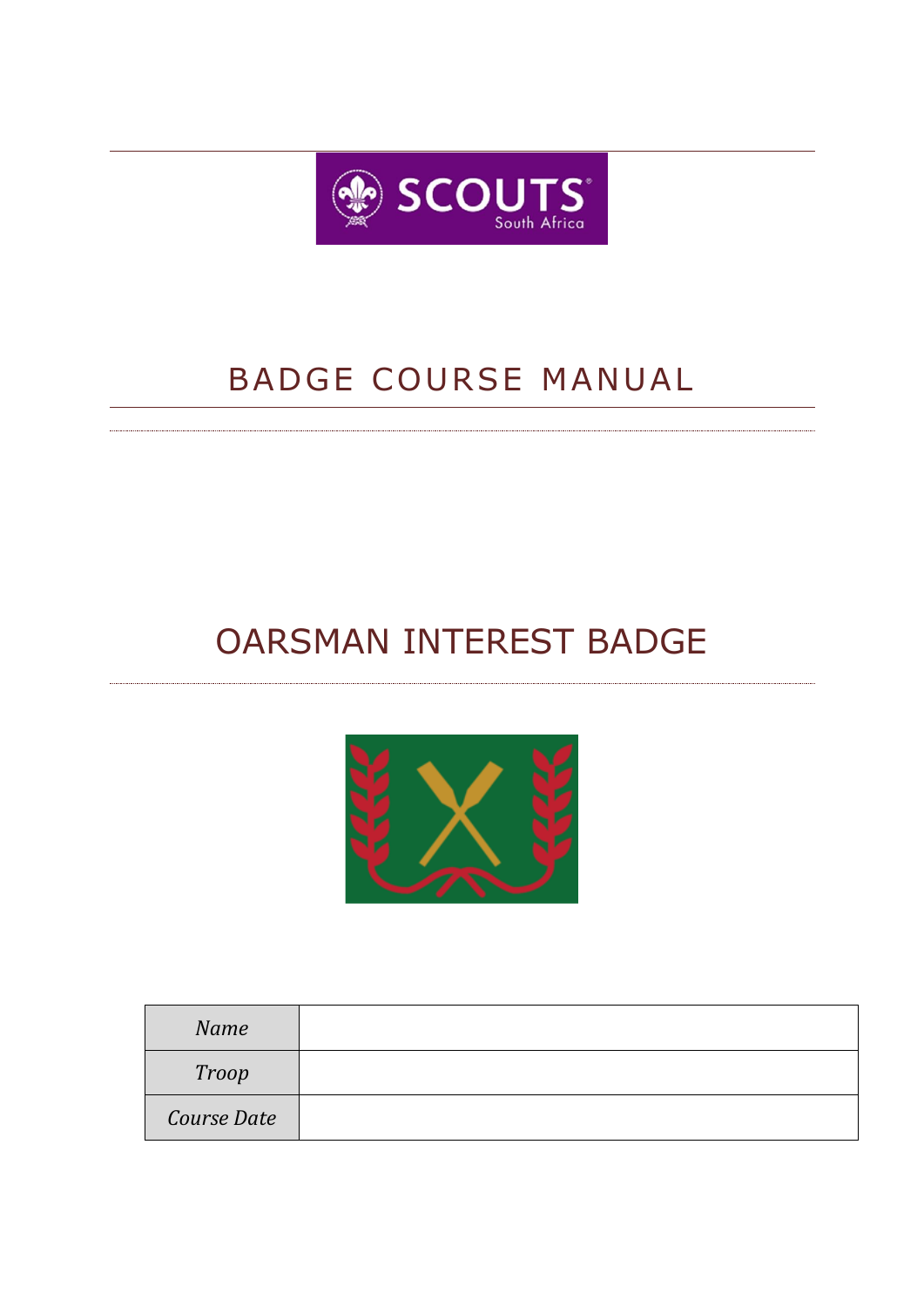| Oarsman - Interest Badge Course Contents |  |  |  |
|------------------------------------------|--|--|--|
| Anchors and anchoring                    |  |  |  |
| The Beaufort Wind Scale                  |  |  |  |
| Diseases - Typhoid, Bilharzia, Malaria   |  |  |  |
| Ropework – splices                       |  |  |  |
| Sample Boating Log                       |  |  |  |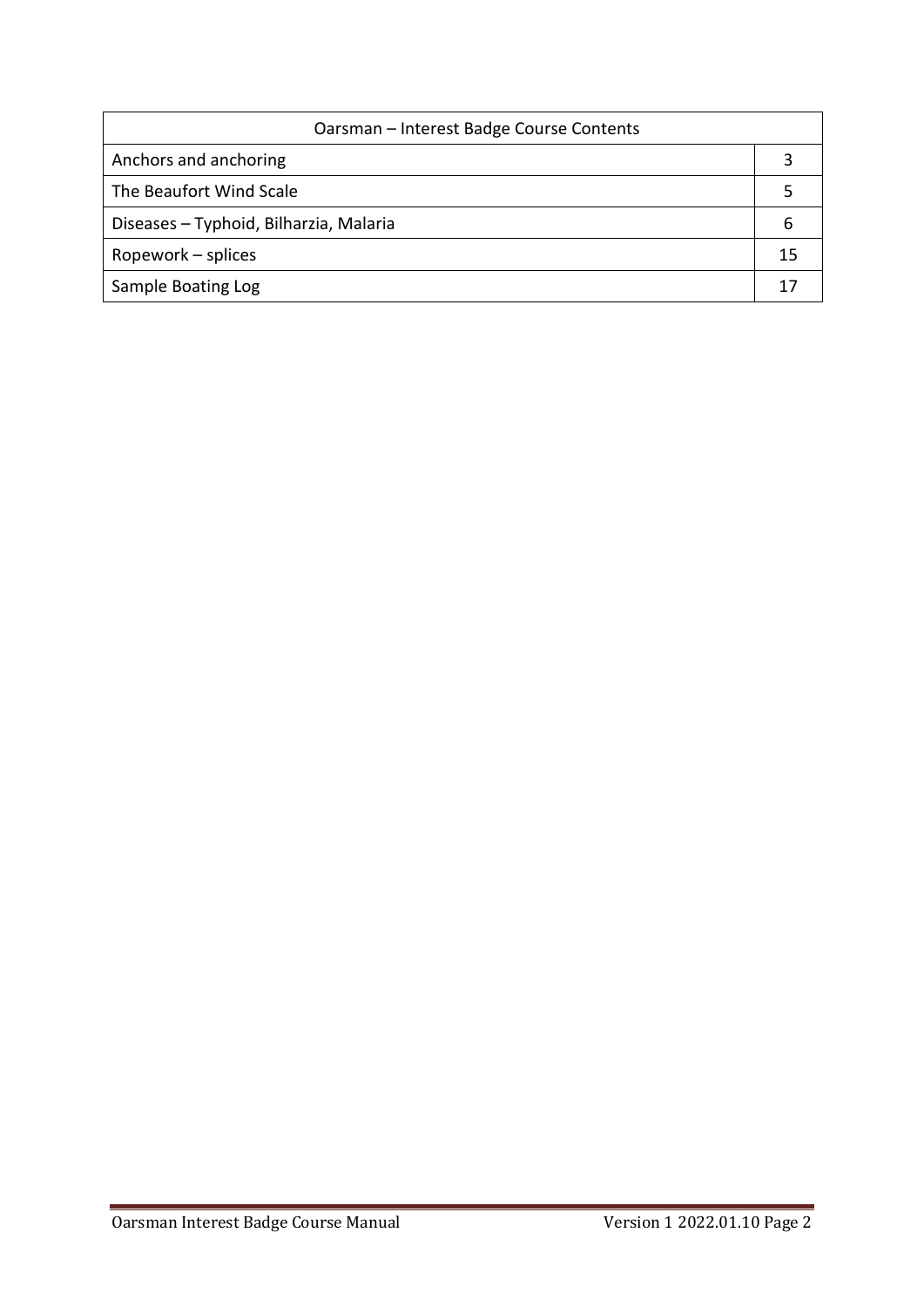#### **ANCHORS AND ANCHORING**

## **Admiralty Pattern Anchor (Fisherman's Anchor) :**

This anchor is found mostly on small craft and in places where holding power is of prime importance.

It consists of a shank, which carries two arms. On the arms are two flat broad parts called the flukes, which terminate in points called the pea or bill. Near the top of the shank and at right angles to the arms, a bar passes through the shank. This is the stock, which makes the anchor fall in such a position that the fluke must dig into the seabed. At approximately the middle of the stock, there is a raised metal ring or stop, which positions the stock centrally against the shank and a stock pin that goes through a hole in the stock on the other side of the shank, to lock the stock into position. With the pin removed, the stock may be slipped into a folded position for easy stowage. The top of the shank is terminated in a shackle or ring, to which the cable is attached. The gravity band is fitted at a point at which the anchor balances and a purchase tackle is attached to this point when the anchor is being hoisted inboard.



## **Danforth Anchor:**

The Danforth is amongst the best of the small boat anchors and was developed by R.S. Danforth in 1939. It produces strong holding power, because of the thin large flukes and when under a heavy strain, the flukes bury themselves very deeply. Instead of a stock through the head of the anchor, the Danforth has a round rod through the crown, that prevents the anchor from rolling. One of its qualities, is that it can be adapted to large and small vessels.



#### **C Q R Anchor (Plow Anchor) :**

This is another popular design for small yachts and power craft. It comes from England and also has no stock. It has excellent holding characteristics and rarely fouls. It will dig in immediately after a 180-degree change in direction due to change in wind or tide directions on an anchored boat.



(See also Oarsman Scoutcraft Course Manual, pages 29 to 32)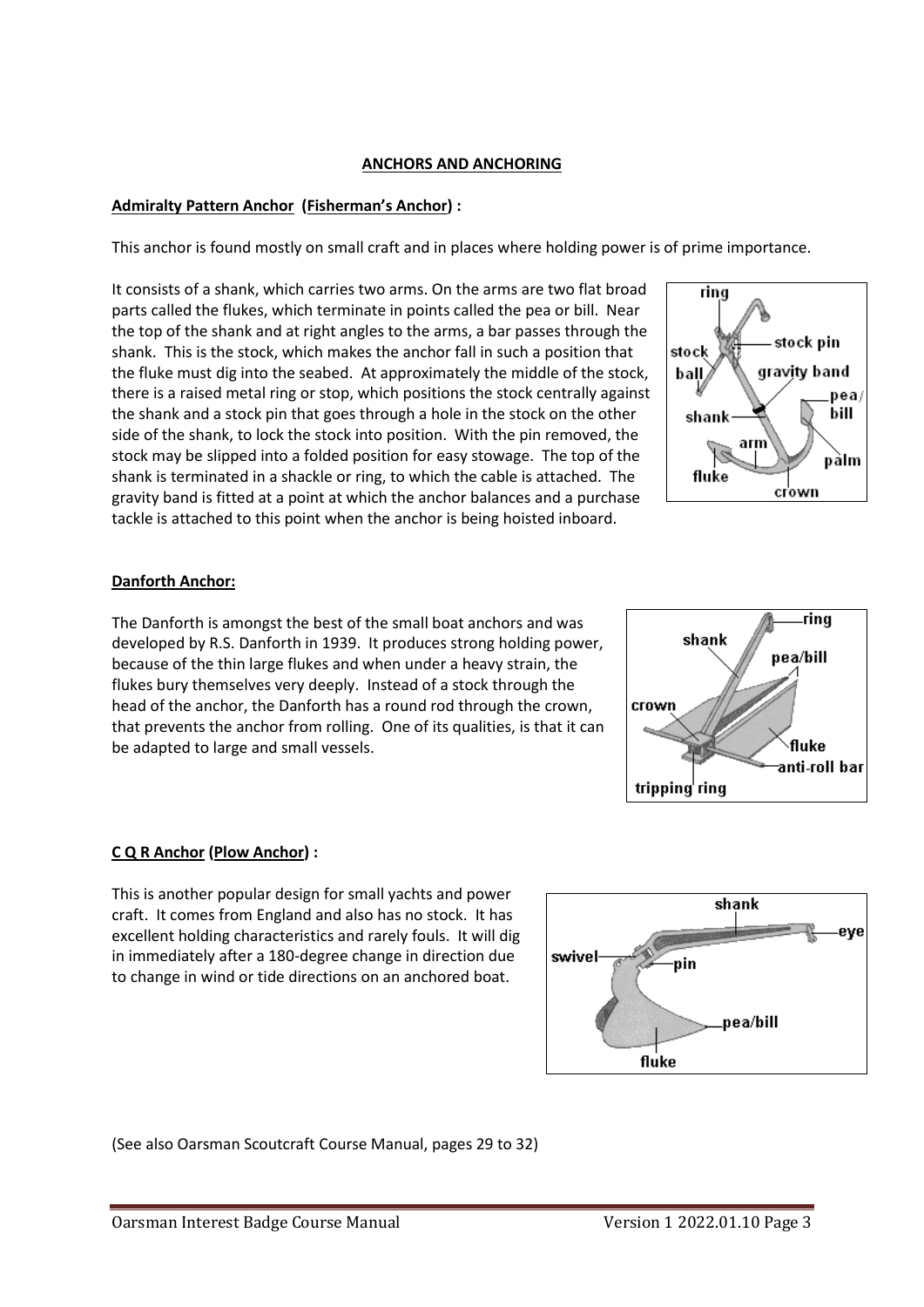The selection of the correct anchor or anchors for a particular boat depends on several factors – the load that the boat may place on the anchor – and the seabed. The load will also depend on external conditions such as the force of the wind on the hull above the waterline, the currents below the waterline and wake action at any given time.

A guide to go by for cruising sailboats is 1,5kg per meter of hull length for a working anchor and about twice that mass for a storm anchor. For temporary anchoring, a mass of 1kg/m will suffice. Motor boats and centreboard sailing boats could use smaller anchors. The above is only a rough guide and a check with the manufacturer's recommendations before trusting the holding power of any anchor is advised.

The holding power of an anchor also depends on the type of bottom. An anchor that develops a 1000kg of holding power in hard sand may only be able to hold 500kg in a soft bottom. You cannot always tell in advance, where you might anchor ship, so you must have ground tackle for the most difficult anchoring you may be faced with.

The horizontal force caused by a particular boat will determine anchor rode. To be effective, the rode must be long and strong enough. The length of the rode must also be so that the pull on the anchor will be horizontal. A scope of at least  $7:1$  – seven times as long as the vertical distance at high tide from the bow chock to the bottom. This is considered reasonably safe.

For example: If you are anchoring in 4m of water and the distance from your bow chock is 1m, you should pay out seven times the total of 5m, or 35m of anchor rode. Any scope of less than 5m would be considered unsafe in anything but very calm weather.

Small craft anchor cable is usually made of rope. Synthetic rope is preferred; manila had been the traditional rope used for this purpose. However, it is not as strong as synthetic rope, and does not have elastic properties of synthetics, especially nylon. Nylon is particularly effective to minimize shock loads caused by winds and tides. The synthetics dry quicker, are not prone to rot, and are more durable than manila.

A short chain between the end of the rope cable and the anchor shackle is effective in reducing shock as the chain tends to lie on the bottom, thus adding weight to the cable and maintaining the important horizontal pull. All components of the anchoring system should be joined with good quality galvanised shackles and the line should have an eye with a thimble where it meets the chain to reduce as much abrasion as possible. In constructing a proper anchor cable, limit the working load to one fifth of the rated breaking strain of the rope and one half of the proof test of the chain used. Therefore, a boat developing a load of 1000kg, should have a cable in which the rope is rated at 5000kg.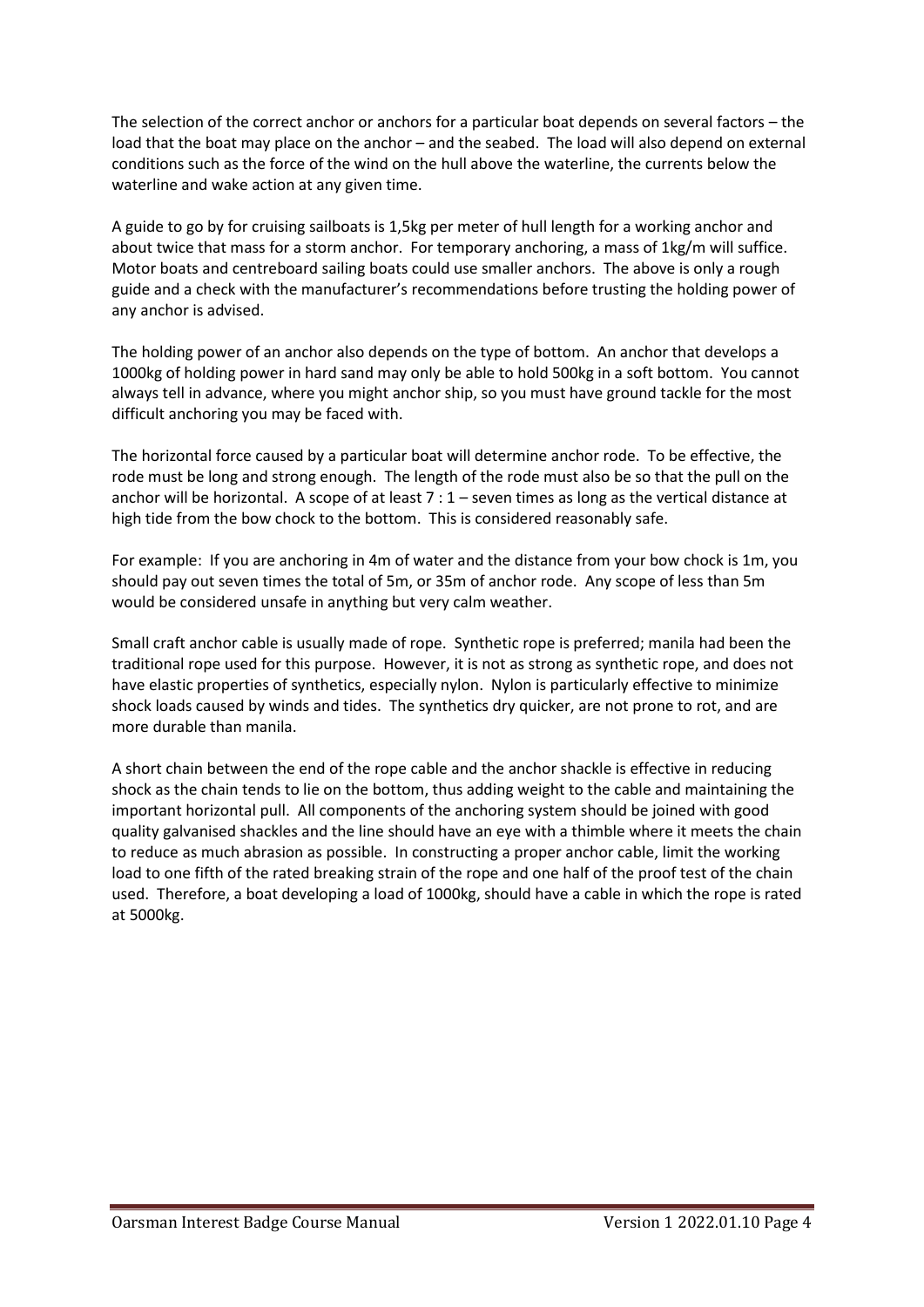## **THE BEAUFORT WIND SCALE**

| <b>Beaufort</b><br><b>Number</b> | <b>Description</b>               | <b>Wind speed</b> |              | <b>Observations</b>                                                                                                                                                                              |  |  |
|----------------------------------|----------------------------------|-------------------|--------------|--------------------------------------------------------------------------------------------------------------------------------------------------------------------------------------------------|--|--|
| (Force)                          |                                  | <b>KPH</b>        | <b>Knots</b> |                                                                                                                                                                                                  |  |  |
| $\mathbf 0$                      | Calm                             | $\mathbf 0$       | $\mathbf 0$  | Tree leaves don't move; smoke rises<br>vertically; sea is calm                                                                                                                                   |  |  |
| 1                                | <b>Light Air</b>                 | $1 - 5$           | $1 - 3$      | Tree leaves don't move; smoke drifts slowly;<br>weathervane inactive; sea is slightly rippled                                                                                                    |  |  |
| $\overline{2}$                   | <b>Slight Breeze</b>             | $6 - 11$          | $4 - 6$      | Tree leaves rustle; flags wave slightly; can<br>feel wind on your face; small wavelets or<br>scale waves                                                                                         |  |  |
| 3                                | <b>Gentle Breeze</b>             | $12 - 19$         | $7 - 10$     | Leaves and twigs move around; small flags<br>extend; long unbreaking waves                                                                                                                       |  |  |
| 4                                | <b>Moderate</b><br><b>Breeze</b> | $20 - 29$         | $11 - 16$    | Small branches move; flags flap; raises dust<br>and paper; waves with some whitecaps                                                                                                             |  |  |
| 5                                | <b>Fresh Breeze</b>              | $30 - 38$         | $17 - 21$    | Small trees sway; flags flap and ripple;<br>moderate waves with many whitecaps                                                                                                                   |  |  |
| 6                                | <b>Strong Breeze</b>             | $39 - 50$         | $22 - 27$    | Large branches sway; flags beat and pop;<br>open wires (such as telegraph wires) begin<br>to "whistle"; umbrellas are difficult to keep<br>under control; larger waves with regular<br>whitecaps |  |  |
| 7                                | <b>Moderate</b><br>Gale          | $51 - 61$         | $28 - 33$    | Whole trees sway; noticeably difficult to<br>walk; large waves ("heaping sea")                                                                                                                   |  |  |
| 8                                | <b>Fresh Gale</b>                | $62 - 74$         | $34 - 40$    | Twigs break off trees; moderately high sea<br>with blowing foam                                                                                                                                  |  |  |
| 9                                | <b>Strong Gale</b>               | $75 - 86$         | $41 - 47$    | Branches break off trees; shingles blow from<br>roofs; high crested waves                                                                                                                        |  |  |
| 10                               | <b>Whole Gale</b>                | $87 - 101$        | $48 - 55$    | Some trees blow down; damage to buildings;<br>high churning white sea                                                                                                                            |  |  |
| 11                               | <b>Storm</b>                     | $102 - 120$       | $56 - 63$    | Widespread damage to trees and buildings;<br>these typically occur only at sea and rarely<br>inland; mountainous waves                                                                           |  |  |
| 12                               | <b>Hurricane</b>                 | $120 +$           | $63 +$       | Extreme destruction; severe and extensive<br>damage                                                                                                                                              |  |  |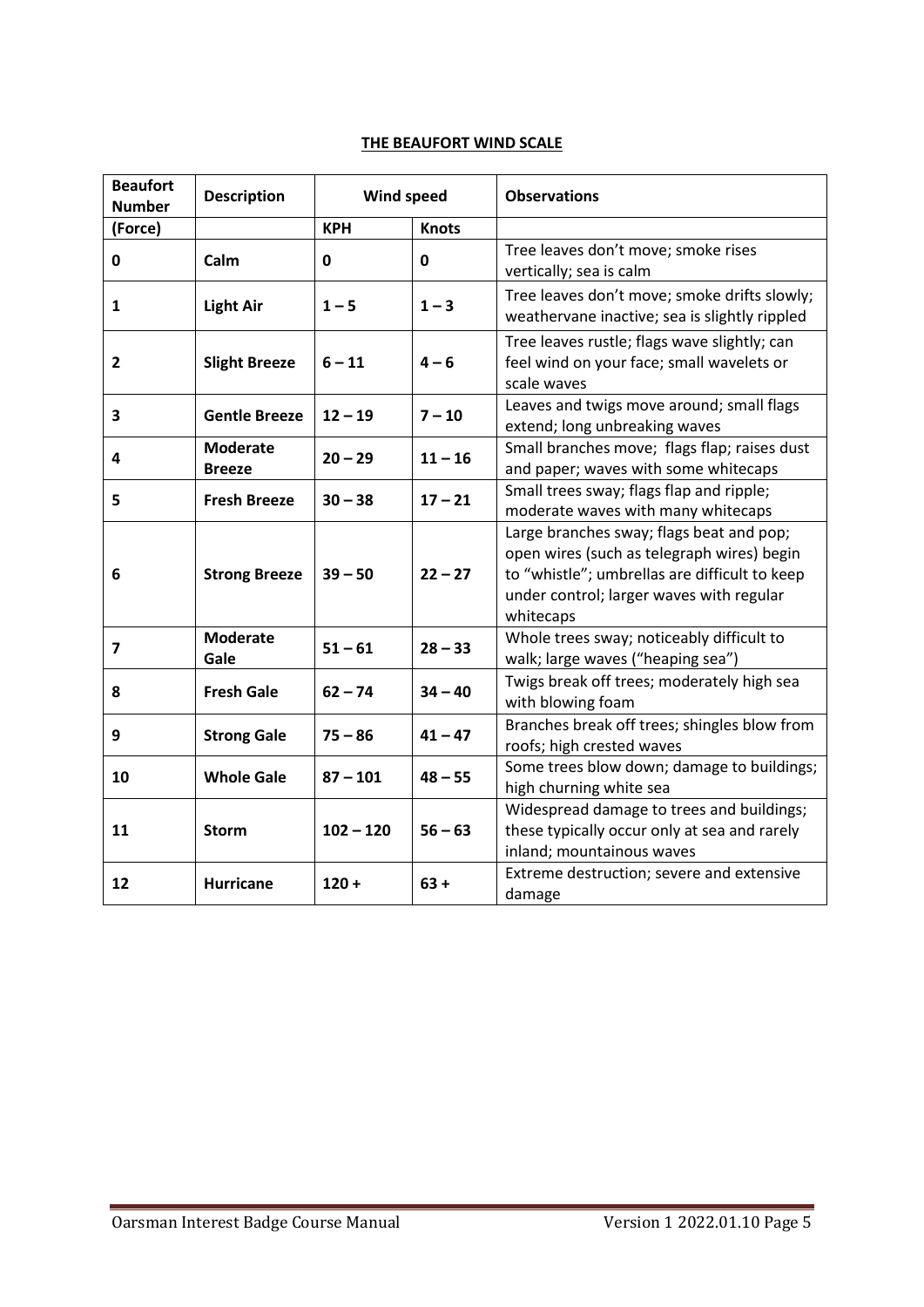#### **DISEASES**

#### **TYPHOID; BILHARZIA; MALARIA**

#### **General:**

In our town or city life, a Health Department sees to the cleanliness of the area, and watches closely for outbreaks of any diseases. If such occur, prompt remedial action is taken. When people are out in the open country however, such as is the case with Scouts in camp, there is no such public service to protect them, and due care must be excercised to prevent various types of sicknesses from developing and spreading.

The basic rules are simple enough :

- 1. Learn to know what causes various illnesses, and guard against the causes.
- 2. Attend to hygiene. Keep yourselves, as well as all your equipment and your camp site clean. Dirt will attract flies, and flies can carry a number of diseases. It is not uncommon for a fly to go straight to faecal matter in a latrine, or from animal dung, to a plate of food. Special attention must be paid in camp to the food store, kitchen and latrine.
- 3. Do not eat dirty food, nor drink dirty water or milk. All waters in rivers and streams, and even in springs, except in remote mountain areas, must be regarded with suspicion. People and animals habitually pollute our water courses, and it is quite likely that the pollution will contain disease germs. Pollution can also penetrate through some kinds of soil in wells and springs.
- 4. In selecting a camp site, avoid areas where BILHARZIA and / or MALARIA can be contracted (see the sections of these notes concerning the two diseases).
- 5. Any person who becomes ill in camp, should be isolated in a special tent or hut, and watched carefully. Clothing, towels, eating utensils, etc. of such a person must be kept separate and appropriately cleaned in boiling water, or by other suitable germ-killing means. Faecal matter and urine from a sick person must be well covered, and special attention given to their subsequent disposal. It is possible that the person may have come to camp with an infectious disease (chicken pox, influenza, measles, mumps, etc.) and this must not be allowed to spread

Further precautionary measures are given in the remainder of these notes, which are concerned principally with the three diseases most likely in camp if due precautions are not taken, namely : Typhoid (enteric) Fever (all areas), Bilharzia (certain areas), Malaria (certain areas).

A short note is also given on dysentery and enteritis.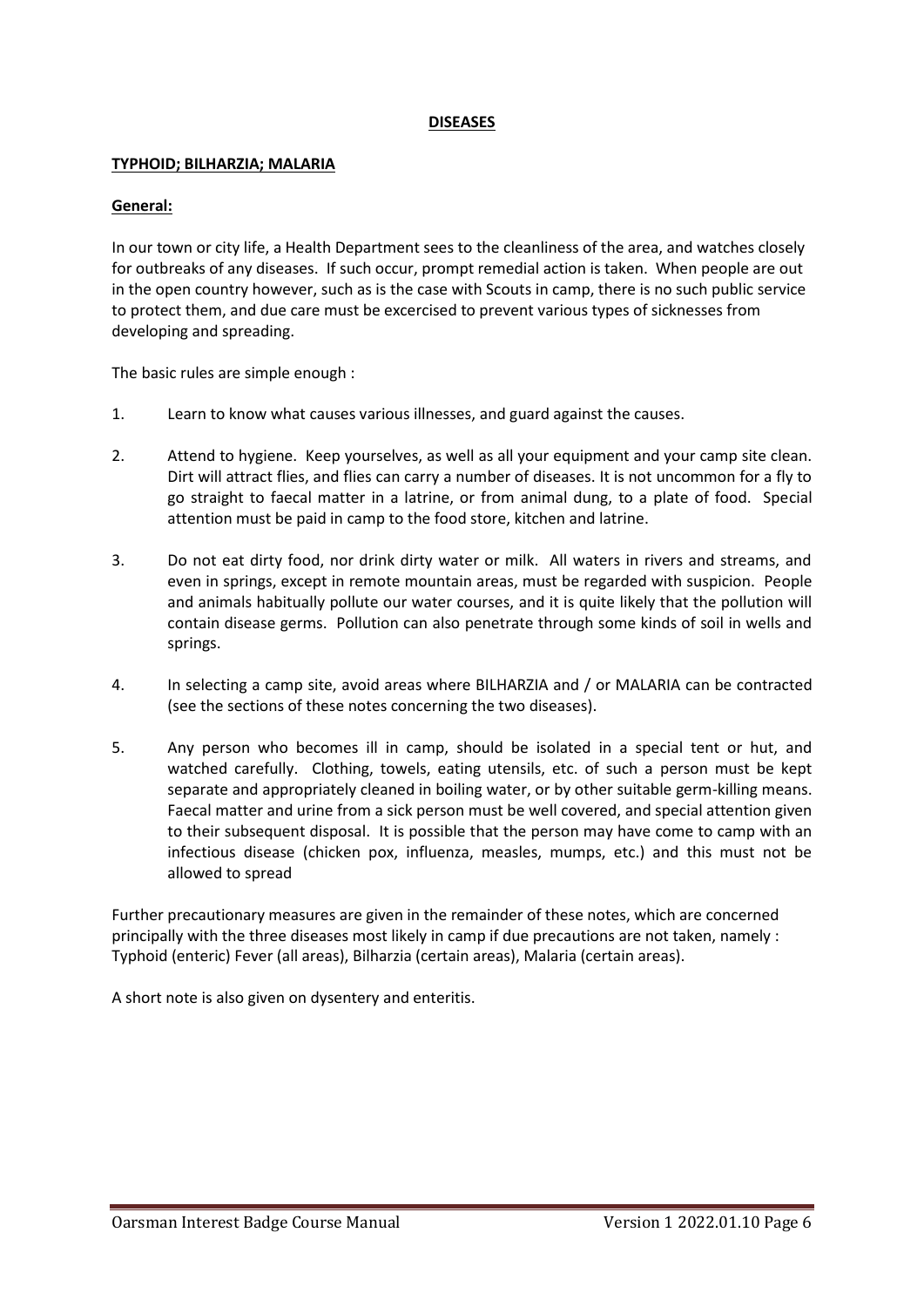### **MEDICAL AID**

When there is any doubt about a person who becomes ill in camp, medical assistance must be sought immediately.

#### **CAMP FOOD**

Watching what you eat or drink when you camp or travel, can be as important as being vaccinated. Avoiding risky foods and water will also protect you from other illnesses, such as diarrhoea, cholera, dysentery and hepatitis A.

"Boil it, cook it, peel it forget it"

- If you drink water, buy it bottled, or boil it for one minute before you drink it. Bottled carbonated (fizzy) water is safer than non-carbonated water.
- Don't add ice unless the ice is made from safe water. The same goes for ice-creams, frozen ices, etc.
- Eat foods that have been thoroughly cooked and are still hot and steaming.
- Avoid raw vegetables and fruits that cannot be peeled. Vegetables like lettuce are easily contaminated and are difficult to wash thoroughly.
- Peel your fruit and vegetables yourself, having washed your hands thoroughly. Don't eat the peels.
- Avoid food and drink from street vendors. It may be cheaper, but it's very likely to be contaminated.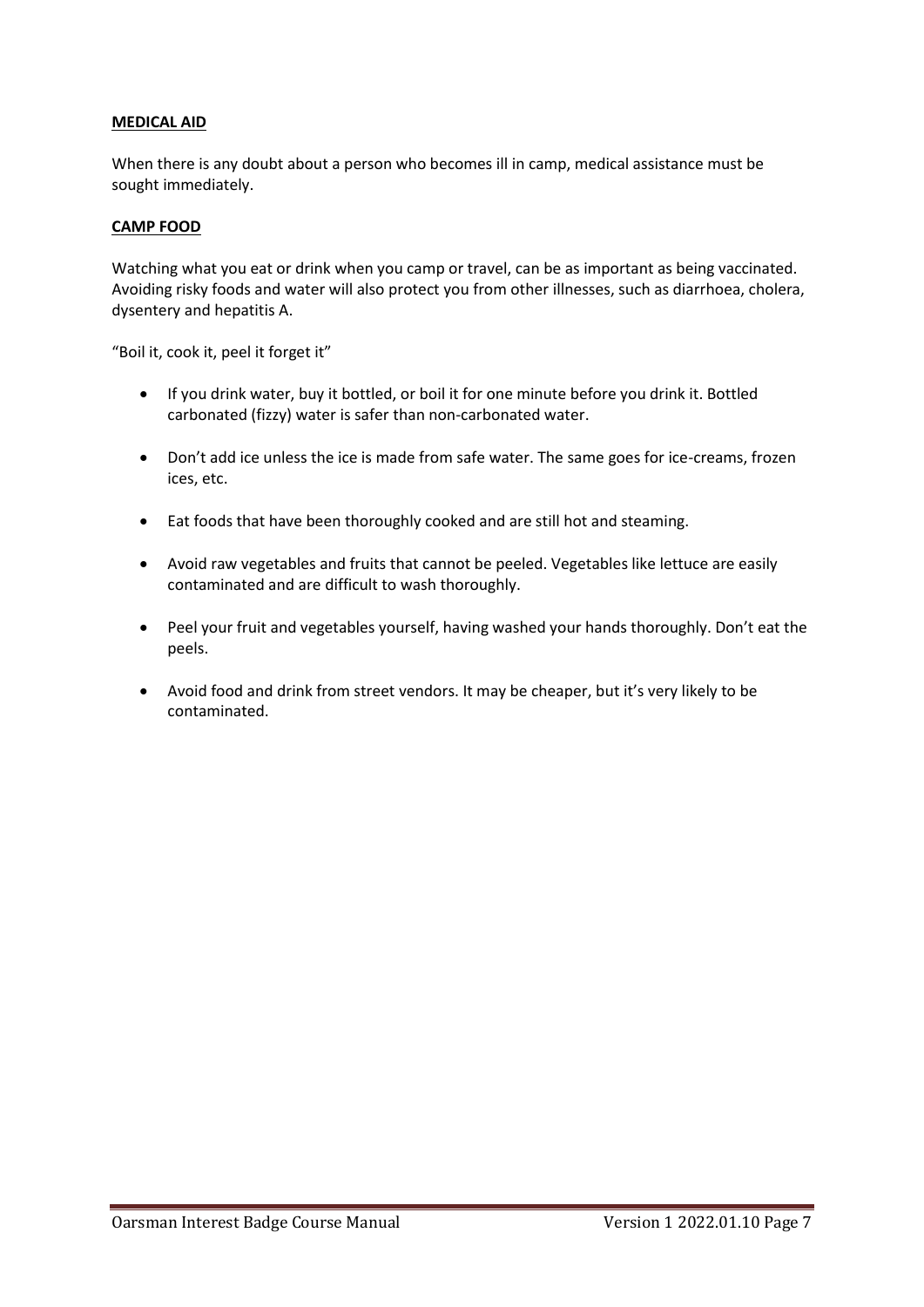## .T**YPHOID**

Infection from typhoid is commonly acquired from polluted water, bottled waters, milk, ice cream and other foods in unsanitary conditions.

Typhoid fever is a disease, which mainly affects the intestines. It is also known as Enteric Fever, and sometimes as Abdominal Typhoid. It is caused by bacteria (Bacillus typhosus, more recently called Salmonella typhi), and must not be confused with typhus, a virus disease carried by the body louse.

Typhoid is a serious illness, and is accompanied by fever conditions (high temperature, flushed skin, etc.) and watery diarrhoea, often for several weeks; ulceration of the bowel may prove fatal. Typhoid germs (bacteria, which under the microscope are seen to be rod-shaped, hence the term "bacilli") are passed out of the body wither in stools (faecal matter) or the urine. The germs may reach food or water directly, or through the agency of flies, or may be dust or wind borne, or it may be spread by means of a "carrier" food handler.

## **Carriers:**

A person who is ill with typhoid can obviously spread the disease. Such a person, after apparent recovery, can still be a convalescent carrier of the disease for a few weeks, or a chronic carrier for a much longer period. A person who has had the disease in a mild form, without noticing it, can also be a carrier. In any group of people there may be one or more carriers, and they, unknown to themselves or their companions, can be the cause of spreading typhoid.

#### **Spread of Typhoid in camp:**

From the above it can be realised that in a camp of apparently healthy persons, typhoid could be spread by a carrier, by drinking water which has been contaminated by some person further up stream, water from a contaminated well, by milk which has been handled by a carrier at the dairy, by flies which have flown from infected faecal matter or by other means.

#### **Period of incubation:**

The period of incubation of Typhoid (i.e. the time which elapses between a person becoming infected with the germs and when the disease becomes apparent) varies considerably, depending on the number of bacilli which are swallowed and on the health of the infected person. It may be several weeks before the illness occurs, which case it can be difficult to trace the source of infection.

#### **Good hygiene prevents Typhoid:**

To guard against enteric fever, ensure that all drinking water is sterilised by boiling or other means (filtration in itself is not sufficient), unless it comes from an unquestionable source. Ensure that all foods are clean (thorough cooking is a good means of sterilising), cleanly handled and are eaten from clean utensils (note how much attention is paid to the eating utensils at a good camp inspection). Doubtful milk should be boiled. Do not allow flies in or around the camp.

Keep the latrines well covered when not in actual use, and keep the contents covered with a layer of sand or ash. It is a good plan to keep a supply of sieved wood-ash from the camp kitchen or campfire in rainproof containers near the latrines and each person can dust some of this into the latrines immediately after use. It is not advisable to throw strong disinfectants, such as Jeyes Fluid or Dettol, into latrines at camp, as such disinfectants hinder the subsequent decomposition of the faecal matter by soil organisms.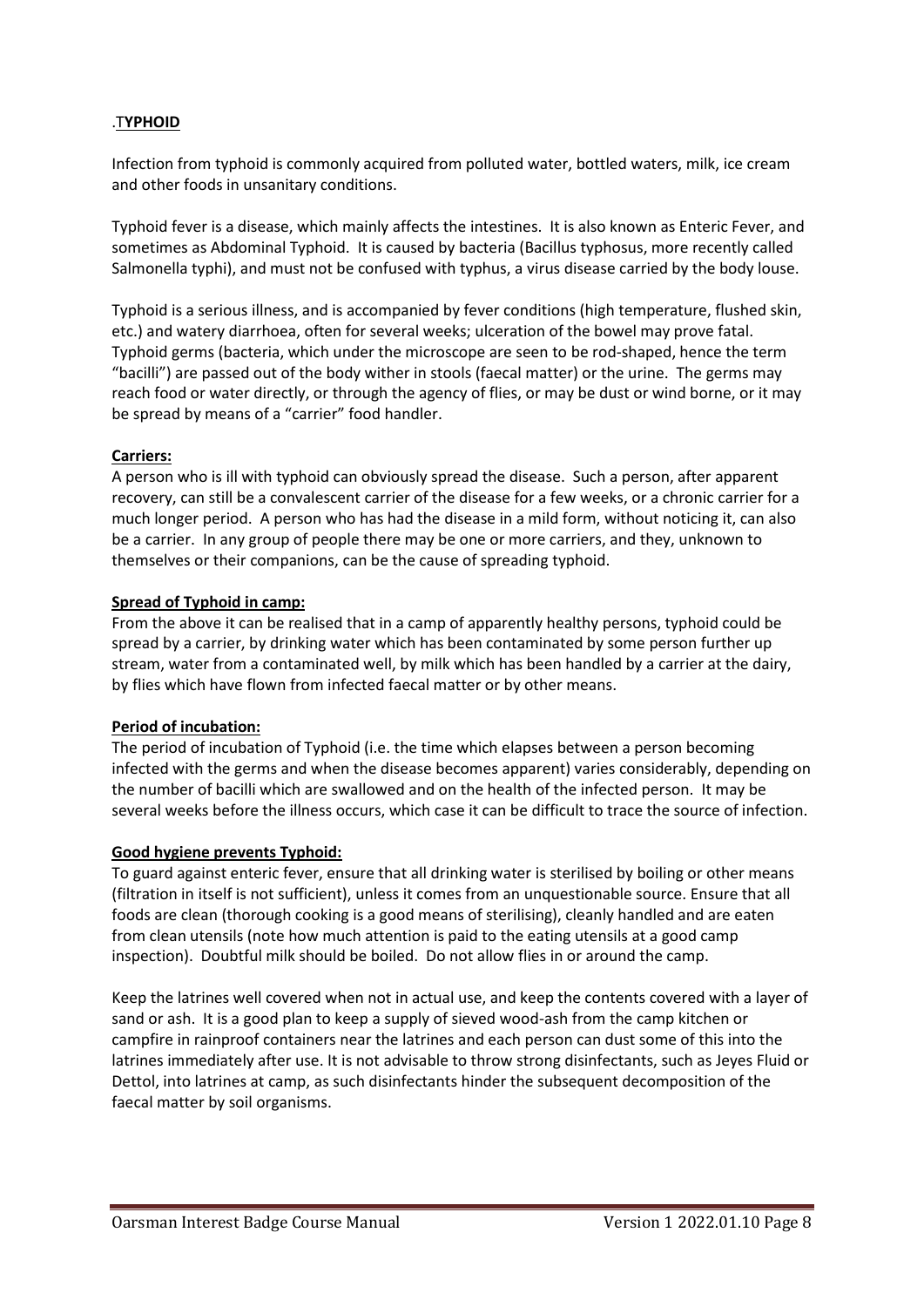However, to reduce smell and discourage flies, addition of bleaching powder (sometimes called chloride of lime) or chlorine (for the swimming pool) will be helpful. The effect of these powders depends on the chlorine they release, and is of short duration. Keep latrines well away from water supplies. After making use of a latrine, all persons should wash their hands (typhoid and other germs penetrate ordinary toilet paper) especially if they are on kitchen or cooking duties. Keep clothing, towels and dishcloths clean, and discourage people from borrowing towels from one another.

## **Dysentery and Enteritis:**

It was stated above that Typhoid Fever causes diarrhoea. However, it must not necessarily be assumed that, because a patient has diarrhoea, he has Typhoid. Unhygienic conditions in camp can also cause other inflammatory conditions of the bowels (intestines), such as dysentery, enteritis, or some forms of colitis. The effects of these are similar in many respects – general illness accompanied by diarrhoea. In severe cases, blood may appear in the faeces. It is sometime difficult even for a doctor to distinguish readily between the various causes of diarrhoea, and scientific examination of the faeces is often necessary.

There are two types of dysentery, amoebic and bacillary. In the former, the cause is infection by small germs called amoebae, whereas infection in the latter case is by bacilli (rod-shaped bacteria).

In general, a "running-tummy" is often given a local name such as "gastric enteritis", "summer diarrhoea" or "apricot sickness" (appelkoossiekte). The last two names indicate that such an illness is more common in warm weather, when the causative germs are more prevalent, than when it is cold. Eating of clean apricots or other fruit does not lead to germ infection.

Severe cases of diarrhoea can indicate a serious illness, so make sure that mild causes are treated in good time, and call for medical advice if the treatment given does not give a ready response.

## **BILHARZIA (found in East-flowing rivers and water)**

Bilharzia is a dangerous disease due to small, flat worms which move around in the bloodstream. The worms are called schistosomes, and from this, the disease is known as schistosomiasis.

A person suffering from bilharzia cannot pass the disease directly on to another person. An intermediate host is necessary – certain types of snail. This is in some respects similar to malaria, a disease in which a mosquito is the intermediate host which transmits the parasites from one person to another.

There are two types of bilharzia in Southern Africa, one that affects the bladder, and the other affects the lower intestines. Both types also affect the liver and other organs. Two different types of snail transmit the two kinds of bilharzia. There is also a third form of bilharzia in Japan and other countries of the Far East.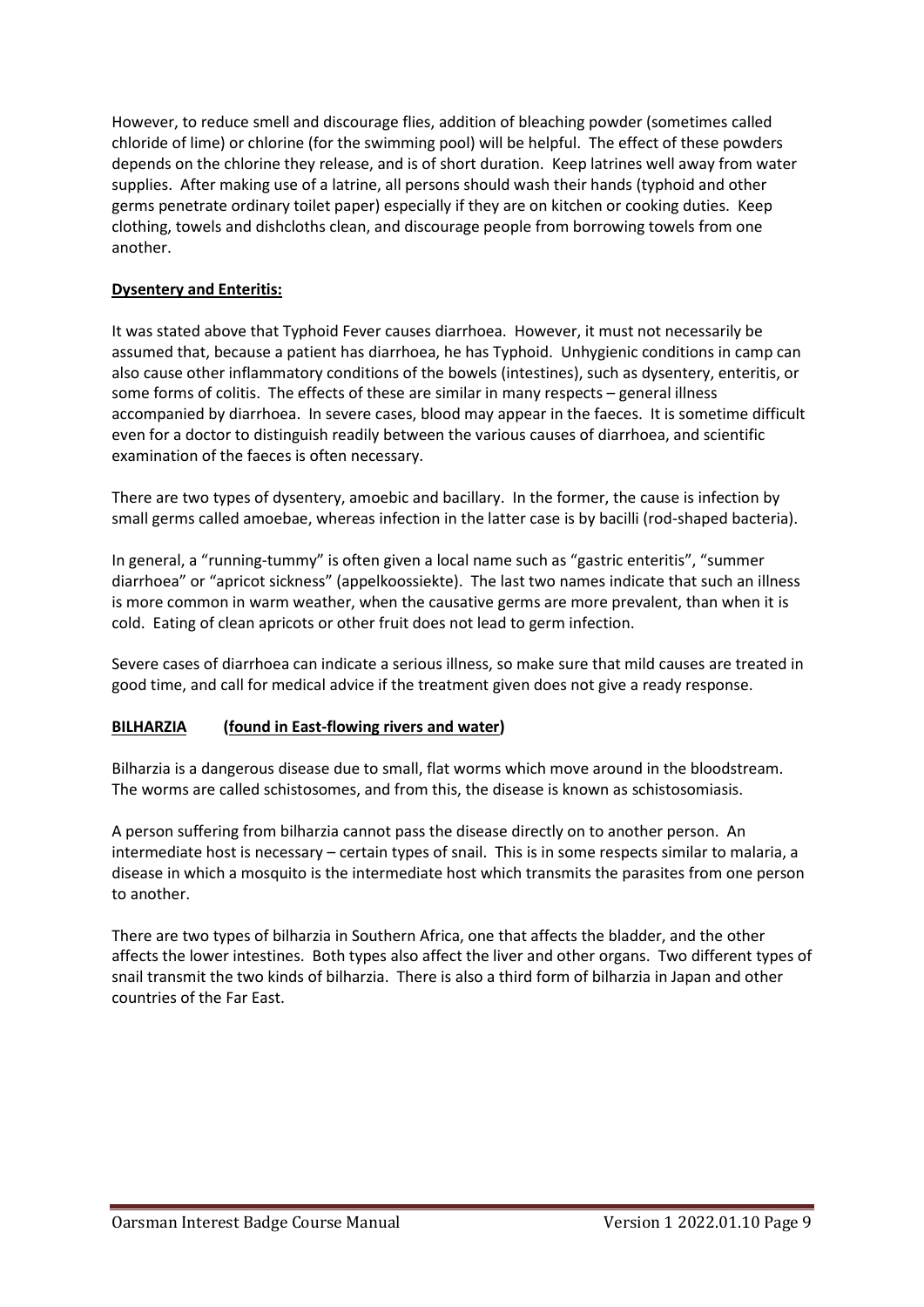## **Life Cycle of Bilharzia Parasite**



The parasitic bilharzia worms in man pair off, male and female. The female lays eggs that leave the body in the urine or faeces, depending on the type of bilharzia.

On reaching fresh water such as a stream (this can only be by direct discharge into the stream, or the eggs may be carried there some time later by rainwater), the eggs hatch out into tiny larvae called miracidia. These swim around seeking the right snail hosts. They die after about a day if the right snail is not found. In the snail, the miracidia move to the liver, where they develop and multiply. After about six weeks some of the parasites, in a new form known as cercariae, leave the snail and swim into the water seeking a human host. An infected snail can live for five to six years, during the whole of which time it can continue to liberate the parasitic cercariae.

If a cercaria does not find a human host within two days, it dies (compare the short life also of the miracidium as given above). If a cercaria does contact a person, it clings to the skin, and burrows its way in when the person leaves the water. It is not necessary to bathe in order to pick up the parasite – paddling in water, immersion of the hands in water or drinking some of the water can cause infection by cercariae. These burrow through the skin (in the case of drinking some water, they can burrow through the mucous membrane of the mouth, although those reaching the stomach are not likely to survive) into a vein, and move in the bloodstream. Near the liver, they develop into the schistosome worms. In the case of urinary bilharzia, the worms move to the bladder, where the females lay the eggs. The walls of the bladder are pierced, causing bleeding, and the eggs move into the bladder, to be passed out with the urine. Then urine will often be coloured with blood – hence the name "red water disease". In the case of the intestinal bilharzia, the worms move to the wall of the lower intestine, and eggs pass out with the faeces. This will also often be coloured with blood.

(Blood in faeces can also be due to other causes, and does not necessarily signify intestinal bilharzia. For example, reference is made to such causes in the notes on Typhoid and Dysentery. Faeces may also be coloured red by certain vegetable dyes when eaten e.g. beetroot).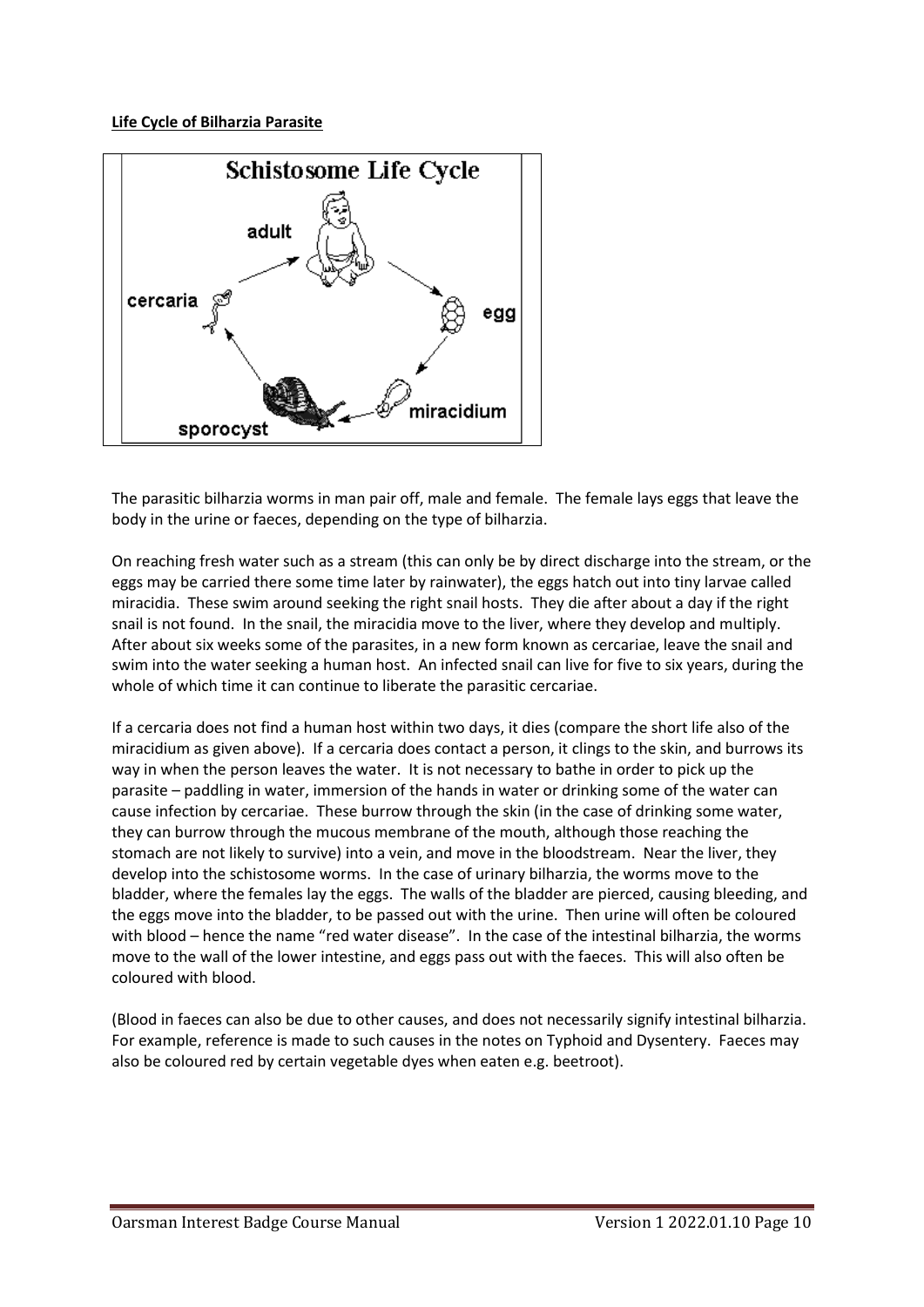## **Types of snail**

The common garden snails do not carry bilharzia, nor do snails or shellfish in saltwater. The snail concerned with the disease live along the edges of quiet dams, pools, streams or irrigation canals of fresh water. If a large kitchen sieve held by the handle is dragged along the reeds or grass, just at the edge of the water, it will collect a variety of pond life, amongst which snails may often be seen. If bilharzia infection is suspected, do not touch these snails, nor the water, with bare fingers. Drop the snails into boiling water or into methylated spirits before touching them, or handle them only with forceps.

If a common garden snail is held with the original point of the spiral uppermost, and with the opening towards the observer, it will be noticed that the opening is on the observer's right. The same applies to most seashells. In the case of the snails which carry bilharzia affecting the bladder (urinary bilharzia), the opening will be on the left. In examining snails in this way, one can be guided by saying "*Right's alright, but beware of Left*". Strangely enough, not all "left-handed" snails can transmit bilharzia, but really expert examination is necessary to distinguish between them. The snail that can carry bilharzia of the intestines is quite different. It is a small, flat snail, coiled somewhat like a watch spring. Neither of the above bilharzia carrying snails grow to much more than a centimetre in length or diameter.

#### **Occurrence of snails:**

In so far as the occurrence of the two types of bilharzia-carrying snails has been traced, it is known that they occur in Zimbabwe, Mozambique, much of Gauteng, and the Natal and Eastern Cape coastal strips. They do not occur in salt water (salt lagoons on the coast). It has been long said that they occur, as far as South Africa is concerned, only in rivers flowing North and those flowing East, but this is not completely accurate. A few bilharzia type snails have been found in the Vaal River, for example, between Parys and Potchefstroom.

Bilharzia snails do not inhabit fast flowing water. They do not go far from the bank of pools and dams, and the cercariae from infected snails cannot swim far, nor can they survive for more than a day or so. Therefore, currents in open stretches of water will not carry them very far. The middle of a large stretch of water is reasonably safe for bathing, if one goes there by boat, but even in such a case, it should first be checked that no snails are adhered to the boat.

#### **Prevention of Bilharzia Infection**

The Bilharzia cycle requires all four of the following:

- Infected persons
- Fresh water to hatch eggs voided by such persons
- Presence of the correct species of snail
- Human contact with the water after the parasites have emerged from the snails.

If you can eliminate one or more of the above, there is very little chance of becoming infected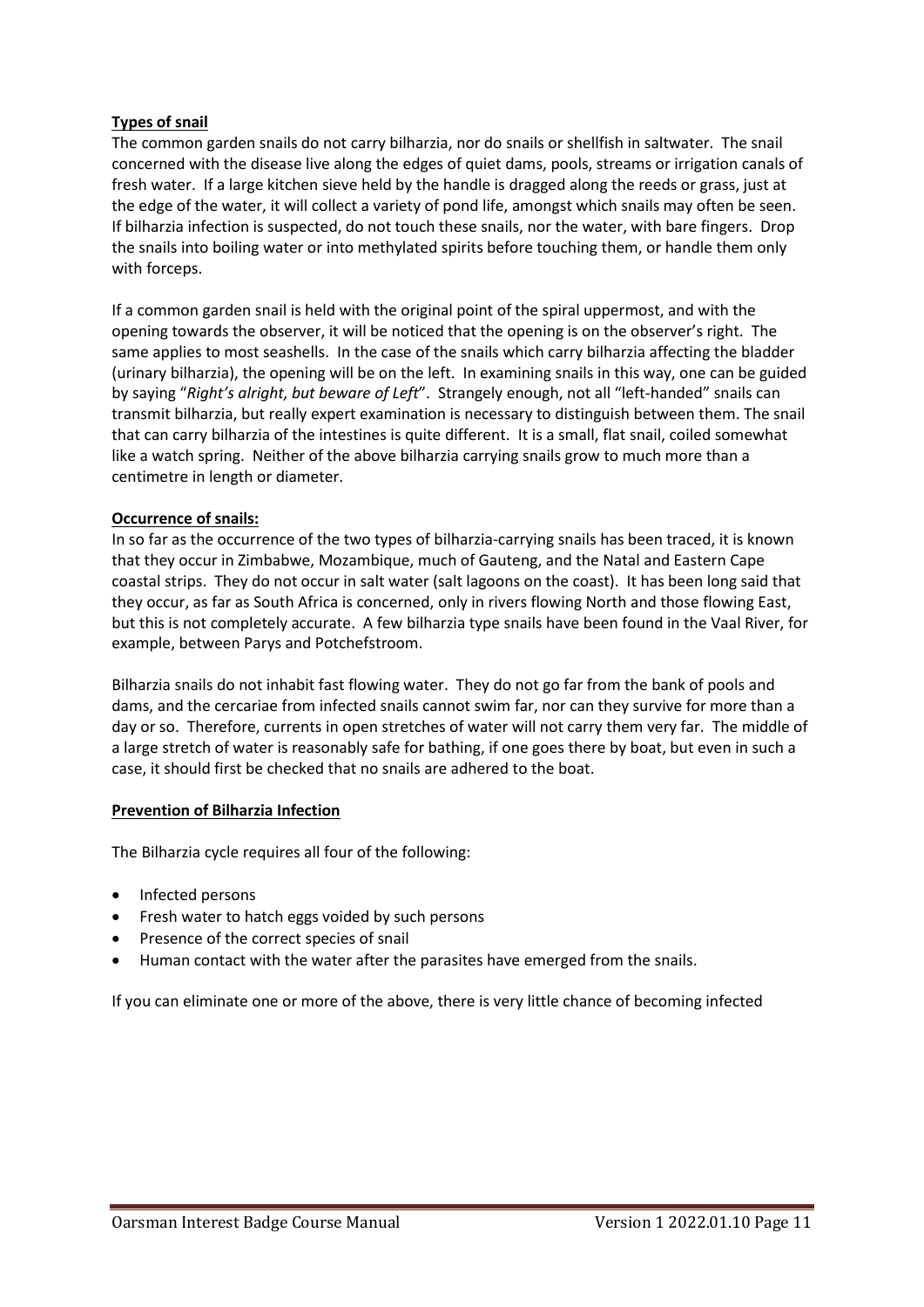#### **Bilharzia Areas in Southern Africa**

Shaded portions of the map indicate the main areas where bilharzia snails have been found. Anyone paddling, swimming or even washing in water infected with bilharzia runs a serious risk of contracting the disease.

The best prevention is to avoid all contact with water in suspicious areas. Even fishing can be dangerous, as the fisherman is liable to handle a fish on which some cercariae have temporarily lodged. Where water is suspect, it must be boiled or chlorinated before it can be used in any way. The cercariae from the snails can pass through simple sand filter or cloth strainer. As far as bilharzia is concerned, water can be used safely if it has been



strained free of snails and then allowed to stand for at least 48 hours, after which period any cercariae will have died. Such treatment, however, does not prevent other possible diseases such as typhoid fever.

If a person paddles or bathes in water containing cercariae, shortly after emerging, he will note a distinct itching (swimmers' itch) if any of the parasites start burrowing into the skin. If contact with suspected water has been made, the skin should be dried as rapidly and completely as possible immediately afterwards. Application of alcohol, such as methylated spirits to all the skin that was wetted, both before and after drying, will be of assistance, as alcohol kills the cercariae. Liberal application of some of the insect repellents such as D.M.P. or Mylol to all parts of the body before bathing will also be quite effective.

Streams in remote mountain areas are unlikely to be contaminated with bilharzia, as no infected human hosts would be near to void eggs into the water, and snails are unlikely to be found there.

#### **Destruction of snails**

Complete elimination of bilharzia snails in order to control the disease is very difficult. Keeping of domestic ducks, which feed on the snails, can be helpful – the ducks are not affected.

#### **Medical Aid**

Unless camps are of very long duration, bilharzia infection contracted in camp will not be noticed until the camper returns home. Signs of blood in the urine (red water) or in the faeces should be reported immediately to a doctor.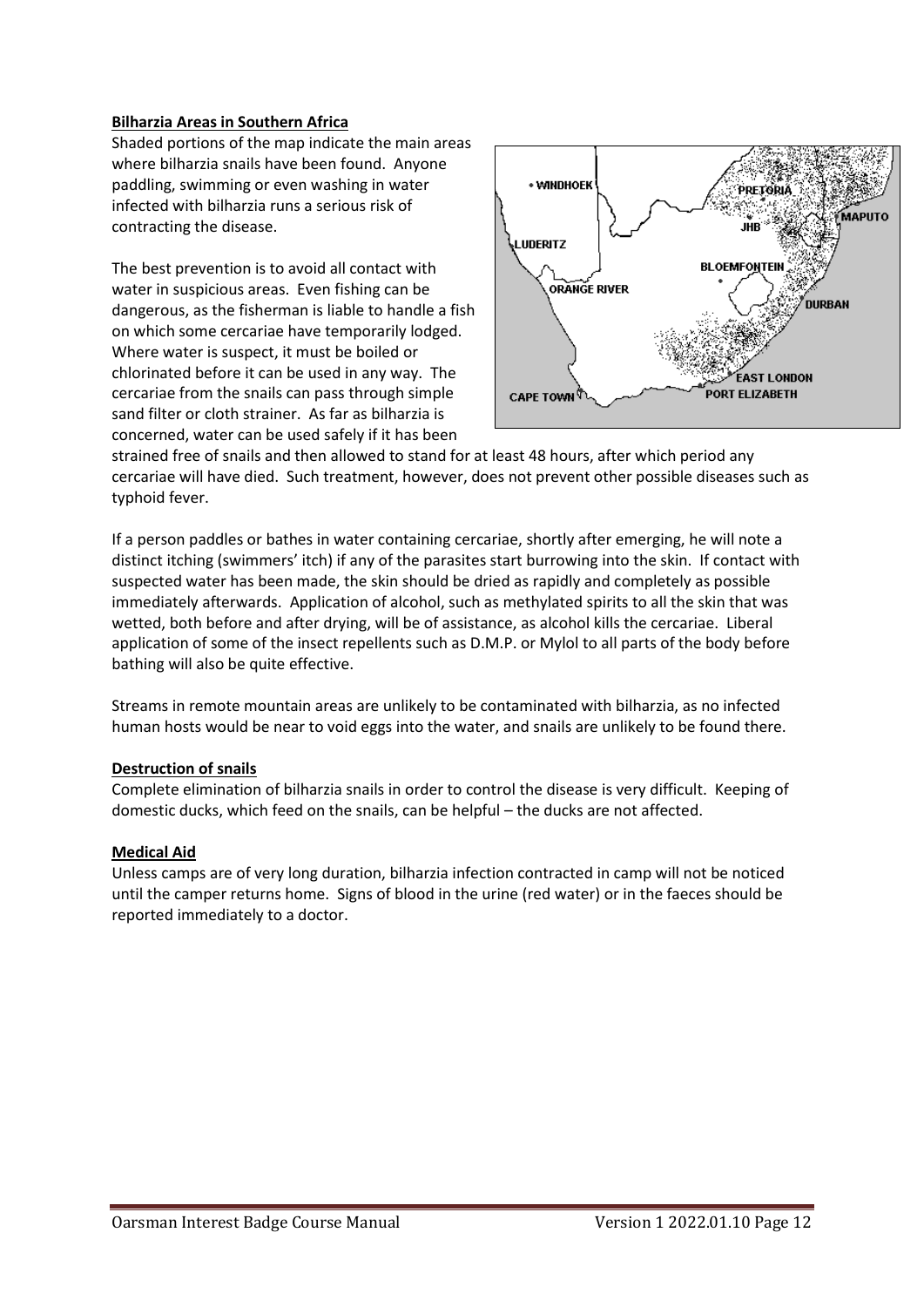### **MALARIA: (found in Mpumalanga, KZN, Limpopo, Namibia)**

#### **Malaria transmitted by mosquitoes**

Malaria is a dangerous infection caused by parasites which enter the blood and feed on the blood cells. There are various kinds of malaria, and they all are transmitted from person to person by means of certain mosquitoes, known as Anopheles. One person cannot infect another person directly. It is essential that an Anopheles mosquito should feed on the blood of the person infected with malaria, and after some days, during which the malaria germs develop in the mosquito, should bite another person in order to infect him or her. When a mosquito feeds, it injects a little fluid into the blood in order to thin it somewhat before sucking it up, as well as for other reasons, and it is this fluid which will transmit the malaria germs to the person if the mosquito has previously become infected. Only the female Anopheles feeds on blood and hence the males do not transmit malaria.

#### **Life cycle of Malaria Parasite**

The malaria parasites have a distinct phase of development in the mosquito, and another entirely different phase in the blood of an infected person. One malaria parasite in a red blood cell of a human being develops into several, and these break out at regular intervals of one two or three days, depending on the type of malaria, and then invade further blood cells. As more and more cells are destroyed by the parasites, so the patient becomes less and less able to exert himself. Generally, the infected red blood cells burst at about the same time, liberating the parasites and associated toxins into the blood stream, and the patient then feels particularly ill. When the parasites have reinvaded further blood cells, the patient may feel somewhat better for a while. Malaria fever is accompanied by cold, hot and sweating stages in a patient, and these occur at regular intervals as given in the above paragraph. The regular alternations of high temperature followed by chill and shivering are characteristic of malaria.

#### **Mosquitoes**

Mosquitoes lay their eggs on the surface of still water (ponds, small pools, water in tins or broken bottles, etc.). When the eggs hatch out, small larvae swim around in the water with a wriggling motion, and are often called "wrigglers". They come frequently to the surface to breathe, and can be destroyed by pouring a thin film of oil or paraffin onto the water. This oily film prevents their breathing. If undisturbed, the larvae develop into pupae after a week or more. The pupae, after one or more days, stay on the surface and adult mosquitoes hatch from them, flying off as soon as their wings are dry. Oil on the water will also kill the pupae, as they too need to breathe.

The commonest mosquito in Southern Africa belongs to the Culicines, and does not transmit malaria. A Culex mosquito has plain unspotted wings, and when at rest, has the head, chest and body hunched up in a slight curve, almost parallel to the surface on which it rests. The malaria carrying Anopheles have spots on their wings, and are



sometime called "dappled wing mosquitoes". An Anopheles at rest, has head, chest and body in a straight line, usually at an angle of about  $45^\circ$  to the surface on which it rests.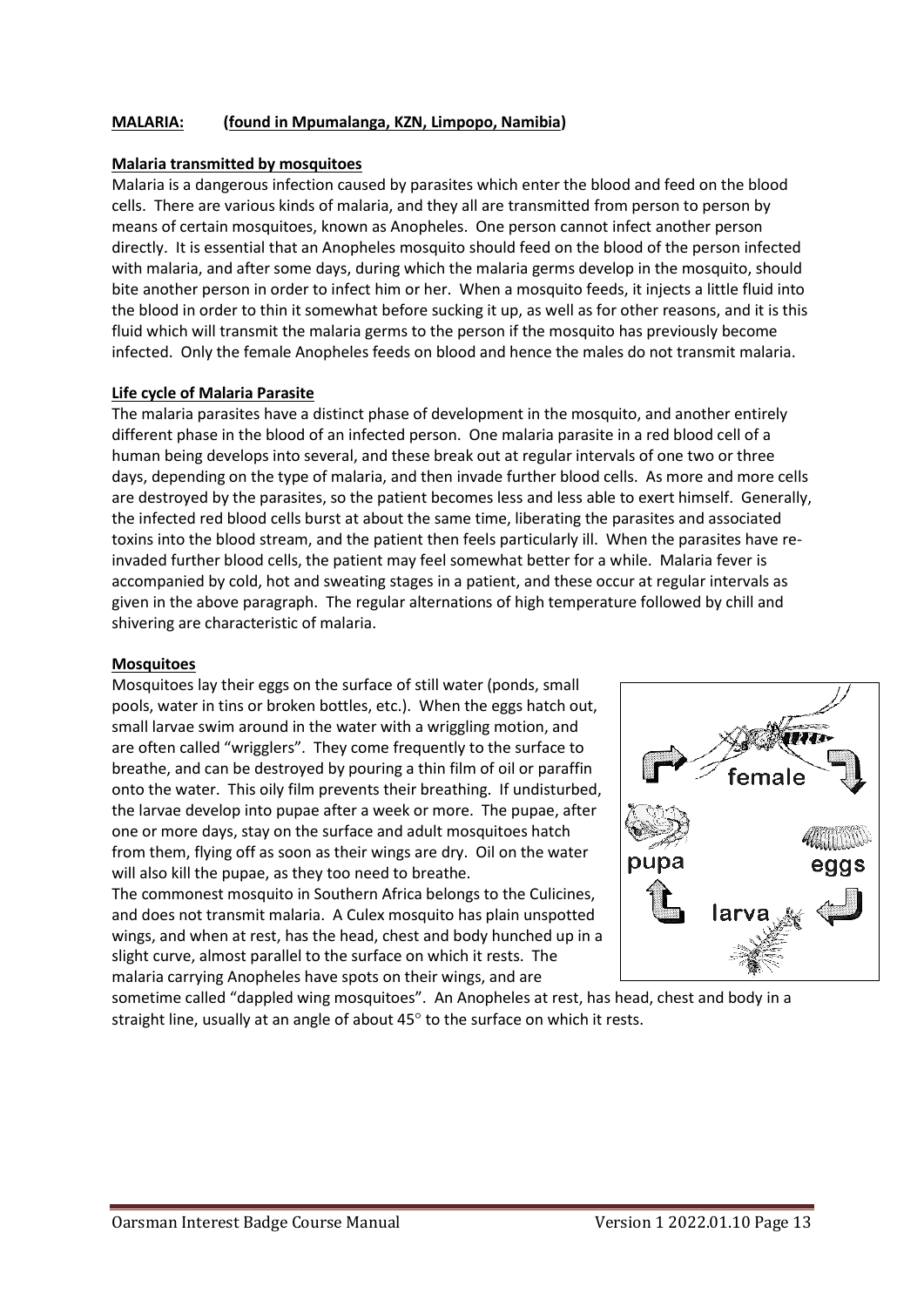### **Occurrence in Southern Africa**

In southern Africa, the Anopheles occur in Zimbabwe, Limpopo and Mpumalanga, Mozambique and the coastal regions of KZN and the northern part of the Eastern Cape. Rigid control measures by Health Authorities have greatly reduced the number of mosquitoes, and so have reduced the spread of the disease, but it has not yet been wiped out.

#### **Precautions in camp**

Do not camp in a suspected area, especially in summer. In mid-winter there will be no mosquitoes in the colder areas, but they can persist in warm areas which occur at lower altitudes. If you



must go to camp in a malarial area during warm weather, consult a doctor well beforehand about taking prophylactic tablets. When in camp, spray the inside of the tents and the camp surrounds with a good insecticide. Cover up as much bare skin as possible as evening approaches (long sleeves, long trousers, thick socks, etc.). Use mosquito repellents such as Mylol on bare or thinly covered skin, and sleep under mosquito netting.

#### **Medical Aid**

Unless a camp is a long one (more than three weeks), a person becoming infected at camp will not show signs of the disease until he reaches home. The typical symptoms are fever and high temperature, alternating with a feeling of chill, should demand immediate attention. Take no chance with malaria, as it is a very serious disease.

#### **Sterilisation of water**

Water can be sterilised by boiling it for several minutes. Boiling also removes all dissolved air, and if the water is to be used for drinking purposes, it will have a flat taste. To improve the taste of the water, it, can be shaken vigorously or be well stirred to re-dissolve some air. Water can also be sterilised in the cold by means of chlorine or iodine, making it safe to drink. For chlorinating, a teaspoonful of Jik can be shaken up in a bottle of water. When settled, a few drops of the clear solution can be stirred into the water to be sterilised (this should first be strained or filtered if necessary). After allowing the water to stand for at least 30 minutes, if it still tastes of chlorine, it will be sterile. Experience will show how much chlorine test solution can be obtained for this purpose. Other forms of chlorine steriliser are also available, e.g. sodium hypochlorite and lithium hypochlorite. Tincture of iodine, which used to be a popular treatment for small wounds, is also a good steriliser. It can be readily obtained, and one good way to carry it for hikes or small camps is in a small phial or "iodine pencil". Two or three drops of tincture of iodine stirred into a litre of water will make the water safe for drinking after half-an-hours standing. This procedure can be very useful on a hike. If not overdosed, the iodine will leave no after-taste in the water.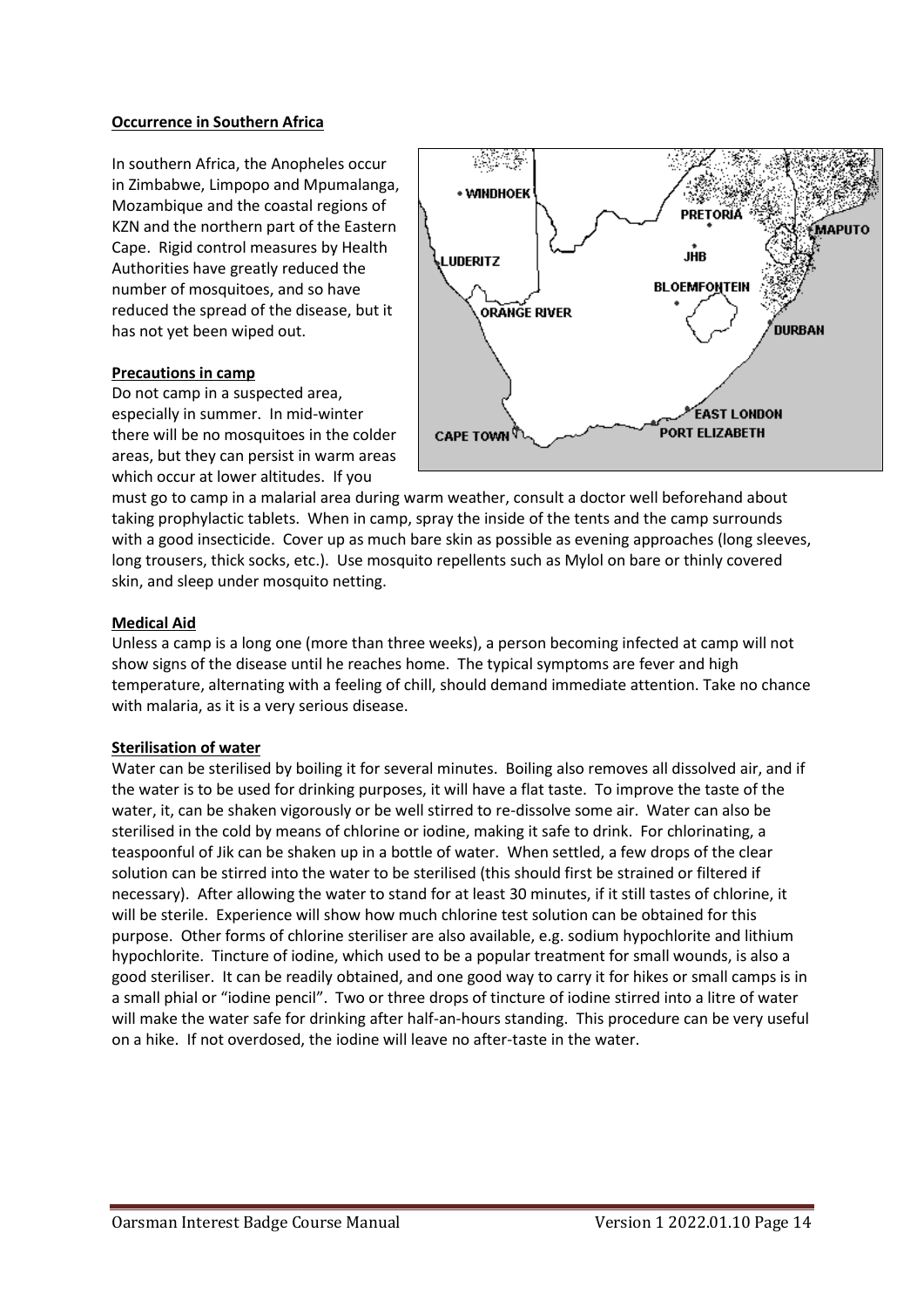#### **ROPE WORK – SPLICES**

Splices are used to join any two parts of rope together permanently. A good splice has up to 95 per cent of the rope's strength, while a knot's efficiency varies from only 45 to 60 per cent of the rope's strength.

Before beginning to splice, you need a couple of tools - a sharp knife and a marlinspike. The marlinspike is the tool included in some pen-knives that most Scouts think is used for taking stones out of horses' hooves. The marlinspike is used to help you in opening the lay of the rope at the point where the strand is to be introduced. If you haven't a marlinspike handy, a 15cm nail will do the job.

The most important step in splicing is the start. Marry the strands correctly and the remaining steps follow easily. To properly prepare a rope for splicing, unlay the end adequately and whip each strand with a temporary whipping. Four tucks will hold any splice providing that they are full strands (i.e. not tapered off). Tapering off is done after the fourth tuck and is performed by reducing each of the strands by one-third with a knife; tuck again with the thinner strands and then reduce the strands by another third; and finally by tucking and trimming off close.

## **Backsplice:**

The backsplice at the end of a three-stranded rope makes a neat and permanent finish. It also thickens the end, possibly creating a problem with block and tackle, but which may be to an advantage acting as a stopper. Commence the splice by making a crown knot, then continuing over and under for at least three tucks with each strand.



#### **Eyesplice:**

The eye splice is used to make a permanent loop or eye in the end of a three-stranded rope. Often a metal thimble is worked into the eye and then bound with twine. Carefully follow the illustrations, pulling each tuck up tight.

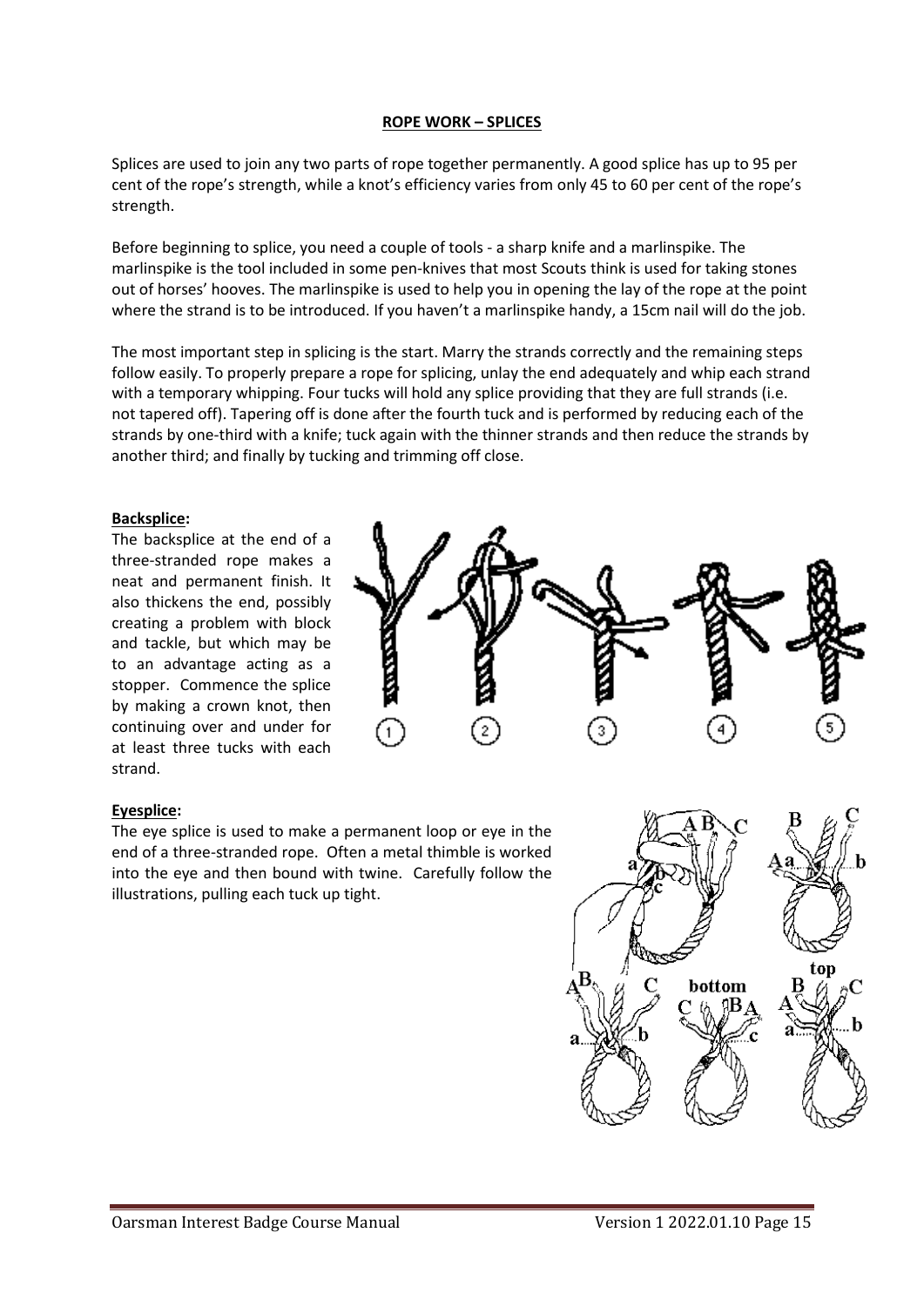## **Shortsplice:**

This splice is used to join two ropes of three strands each. Like the backsplice, it thickens the rope and may prevent it from passing through a block and tackle. When making this splice, ensure that each stage of the splice is pulled up tight before proceeding with the next



## **Docker's Splice**.

The Docker's Splice is sometimes called the Marline Eye Splice or the Tucked Eye Splice. It is the easiest of all to form. It is a quick method of making a temporary eye in a rope at any point and is often used on ridge tents to hold the dolly of the main guylines. In most splices the lay of the rope is opened and the tucks are made with the rope strands. In the Docker's Splice the whole rope is used.

Open the lay at the chosen point in the rope and tuck the whole of the running end through the raised strand to make an eye of the required size (A). Now open the lay of the standing part of the rope immediately below the first tuck and pull the running end through until both tucks lock together (B).

As in all splices, remember to work against (or across) the lay. After the second tuck make sure that the running end is of reasonable length so that there is no danger of it pulling out.